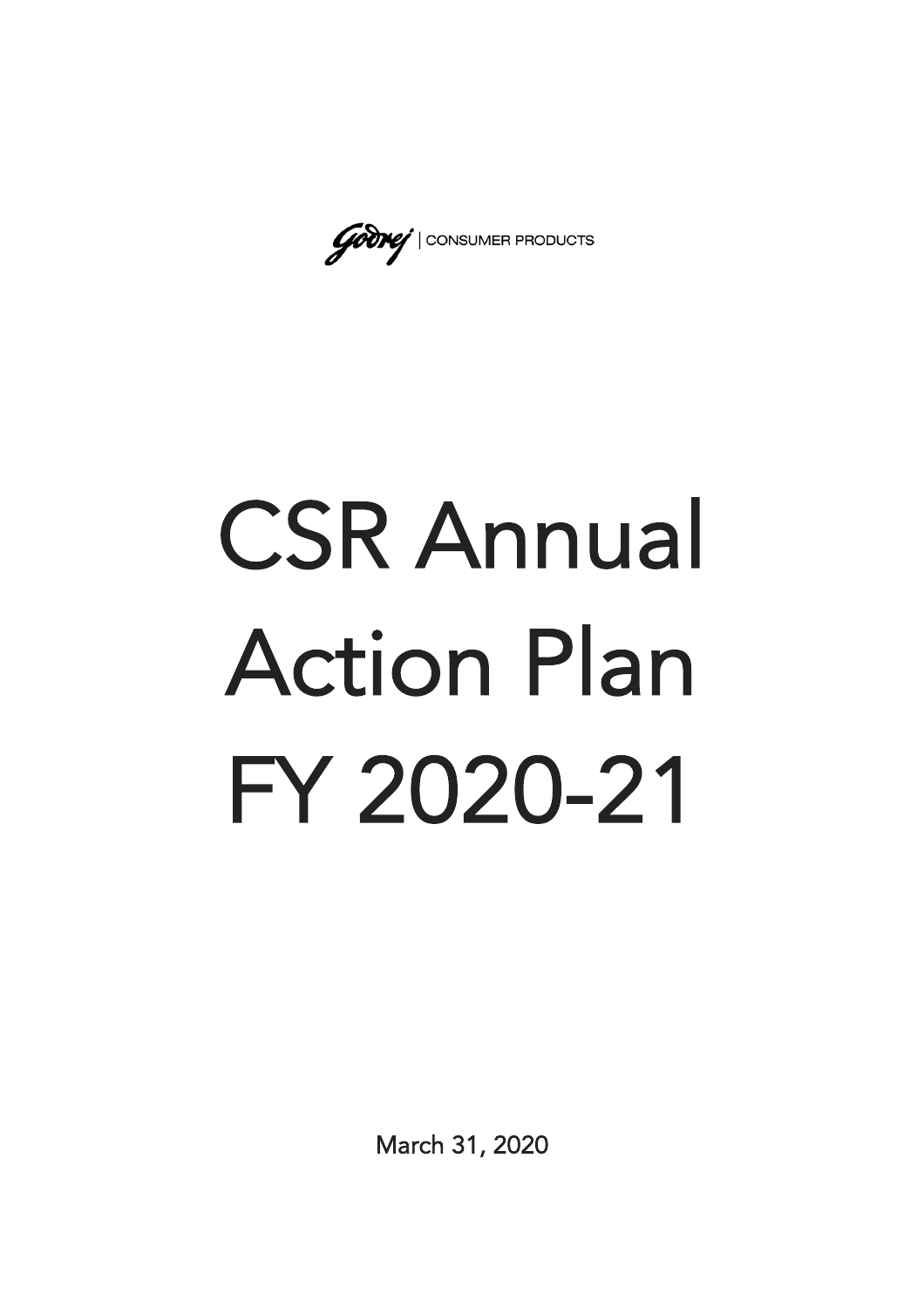## CSR Annual Action Plan

The CSR Annual Action Plan includes the list of CSR projects or programmes that are approved to be undertaken by the board in areas or subjects specified in Schedule VII of the Act. These projects or programmes are in line with our CSR policy and governed by the CSR committee.

We provide details about the projects and list of partners we're working with to implement it on ground. We also indicate funds earmarked and the status of the project.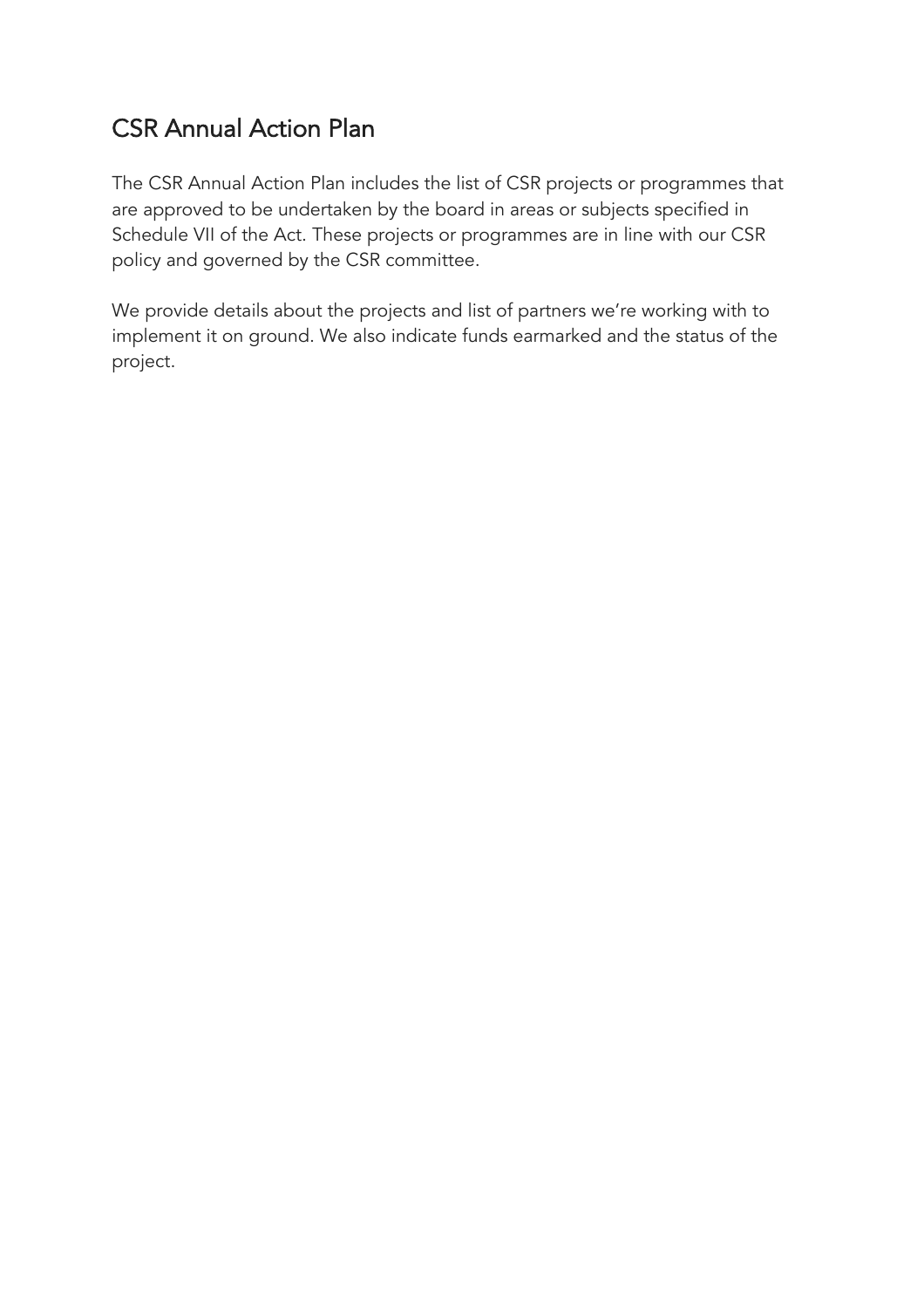## CSR projects of Godrej Consumer Products (FY 2020-21)

| S.No           | Programme        | <b>Project Details</b>               | Implementation Partner(s)              | Location                  | Indicative<br><b>Budget</b> | Category<br>under<br><b>Schedule VII</b> | Ongoing/<br>one-time |
|----------------|------------------|--------------------------------------|----------------------------------------|---------------------------|-----------------------------|------------------------------------------|----------------------|
|                |                  |                                      |                                        |                           | (in INR Crs)                |                                          |                      |
|                | Salon-I - 1      | Livelihood and employability         | Saath, Dhriiti, Pratham, Vrutti, YUVA, | Delhi NCR, UP, Rajasthan, | 2.27                        | 3                                        | Ongoing              |
|                |                  |                                      | Vision India                           | Gujarat,                  |                             |                                          |                      |
|                |                  |                                      |                                        | Maharashtra, Karnataka    |                             |                                          |                      |
| $\overline{2}$ | EMBED - 1        | Health - Elimination of Malaria and  | Family Health India (FHI)              | Madhya Pradesh            | 4.93                        |                                          | Ongoing              |
|                |                  | vector borne diseases                |                                        | <b>Uttar Pradesh</b>      |                             |                                          |                      |
|                |                  |                                      |                                        | Chattisgarh               |                             |                                          |                      |
| 3              | Green - 1        | Waste and watershed management,      | PEACE, Recity, Dharti Sustainables     | Telangana, Pondicherry,   | 2.02                        | 4                                        | Ongoing              |
|                |                  | carbon mitigation                    |                                        | Assam                     |                             |                                          |                      |
| $\overline{4}$ | Covid relief and | Covid livelihood rehabilitation,     | Magic Bus, Access Dev, Apnalaya,       | Jammu & Kashmir,          | 2.45                        | 1, 2, 12                                 | Ongoing              |
|                | recovery 1       | access to entitlements, promotion of | Agrani Foundation, Janvikas            | Himachal Pradesh, Uttar   |                             |                                          |                      |
|                |                  | handwashing                          |                                        | Pradesh, West Bengal,     |                             |                                          |                      |
|                |                  |                                      |                                        | Assam, Madhya Pradesh,    |                             |                                          |                      |
|                |                  |                                      |                                        | Maharashtra               |                             |                                          |                      |
| 5              | Community        | WASH in community                    | Family Health India (FHI)              | Madhya Pradesh            | 0.05                        | 1,10                                     | Ongoing              |
|                | development 1    |                                      |                                        |                           |                             |                                          |                      |
| 6              | Covid relief     | Covid relief food kits               | Direct                                 | Jammu, Himachal           | 8.61                        | 12                                       | One time             |
|                |                  |                                      |                                        | Pradesh, Madhya Pradesh,  |                             |                                          |                      |
|                |                  |                                      |                                        | Sikkim, Pondicherry, Tami |                             |                                          |                      |
|                |                  |                                      |                                        | Nadu, Maharashtra,        |                             |                                          |                      |
| $\overline{7}$ | Covid relief     | Covid relief food kits               | Anant University, Jan Sahas, Dharthi   | Gujarat, Uttar Pradesh,   | 10.43                       | 12                                       | One time             |
|                |                  |                                      | Sustainables, Habitat for Humanity,    | Karnataka, Delhi NCR,     |                             |                                          |                      |
|                |                  |                                      | Rubabbai Ameeji Foundation, YUVA,      | Telengana                 |                             |                                          |                      |
|                |                  |                                      | Stree Mukti Sangathan, Vikalp          |                           |                             |                                          |                      |
|                |                  |                                      | Foundation, Akanksha Foundation,       |                           |                             |                                          |                      |
|                |                  |                                      | STCI, Anudip Foundation, Akhil         |                           |                             |                                          |                      |
|                |                  |                                      | Bhartiya Marathi Natya Parishad,       |                           |                             |                                          |                      |
|                |                  |                                      | Collective Good Foundation, TISS,      |                           |                             |                                          |                      |